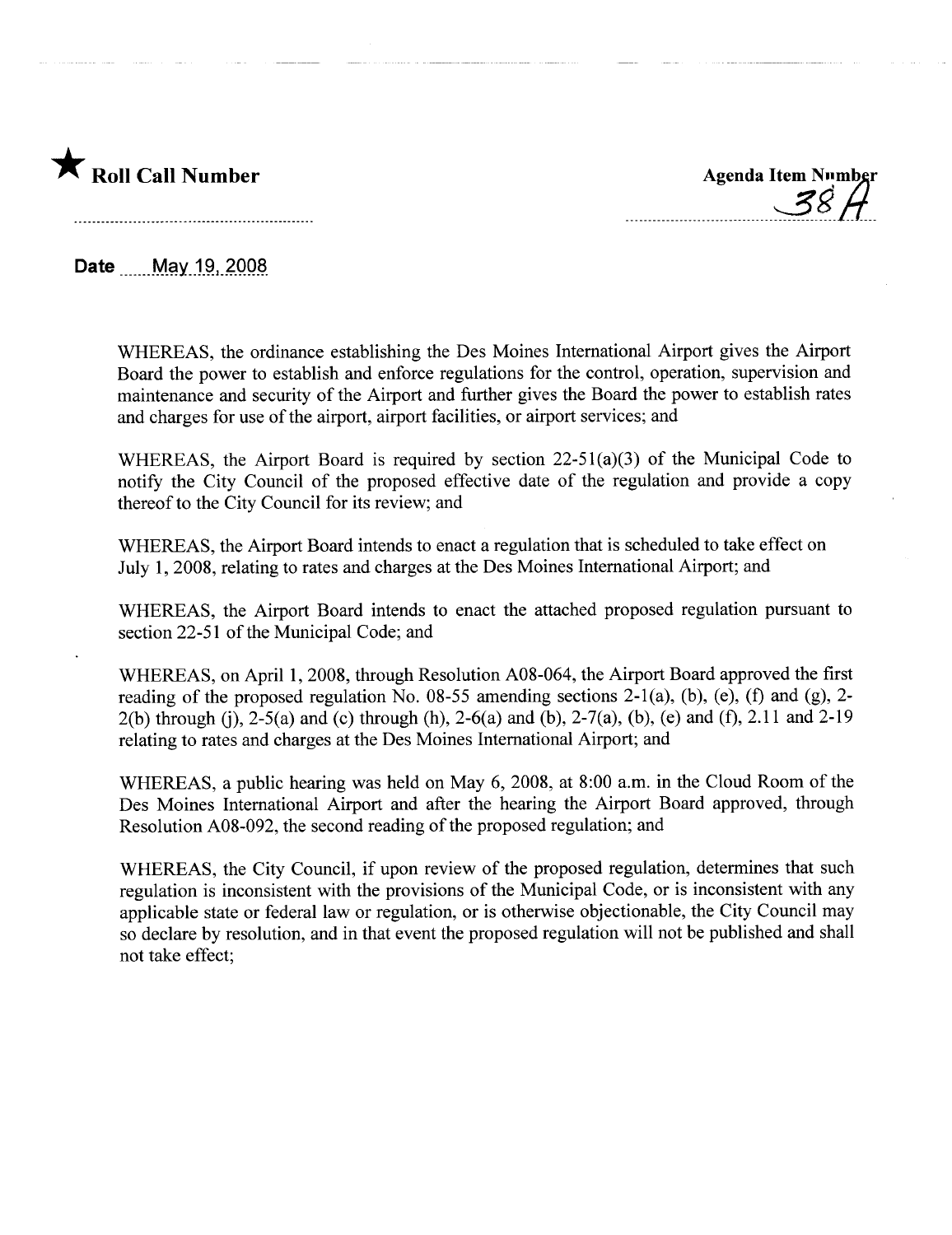

m \_ m.\_mn 00 00 nn 00 00 00 00 00 mS~-t1m

Date \_\_\_\_\_ May 19, 2008

NOW THEREFORE, BE IT RESOLVED BY THE CITY COUNCIL OF DES MOINES, IOWA:

That the attached communication from the Chairperson of the Des Moines International Airport Board and copy of the proposed Airport Board Regulation No. 08-55 duly notifying the Council of the proposed effective date for the regulation of July 1,2008, is hereby received and filed.

Moved by to adopt.

FORM APPROVED:

David A. Ferree Assistant City Attorney

| <b>COUNCIL ACTION</b> | <b>YEAS</b> | <b>NAYS</b> | <b>PASS</b> | <b>ABSENT</b>   | <b>CERTIFICATE</b>                                                                          |
|-----------------------|-------------|-------------|-------------|-----------------|---------------------------------------------------------------------------------------------|
| <b>COWNIE</b>         |             |             |             |                 |                                                                                             |
| COLEMAN               |             |             |             |                 | I, DIANE RAUH, City Clerk of said City                                                      |
| <b>HENSLEY</b>        |             |             |             |                 | hereby certify that at a meeting of the City<br>Council of said City of Des Moines, held on |
| <b>KIERNAN</b>        |             |             |             |                 | the above date, among other proceedings                                                     |
| <b>MAHAFFEY</b>       |             |             |             |                 | the above was adopted.                                                                      |
| <b>VLASSIS</b>        |             |             |             |                 | IN WITNESS WHEREOF, I have hereunto set                                                     |
| <b>MEYER</b>          |             |             |             |                 | my hand and affixed my seal the day and                                                     |
| <b>TOTAL</b>          |             |             |             |                 | year first above written.                                                                   |
| <b>MOTION CARRIED</b> |             |             |             | <b>APPROVED</b> |                                                                                             |
|                       |             |             |             |                 |                                                                                             |
|                       |             |             |             |                 |                                                                                             |
|                       |             |             |             | Mavor           | <b>City Clerk</b>                                                                           |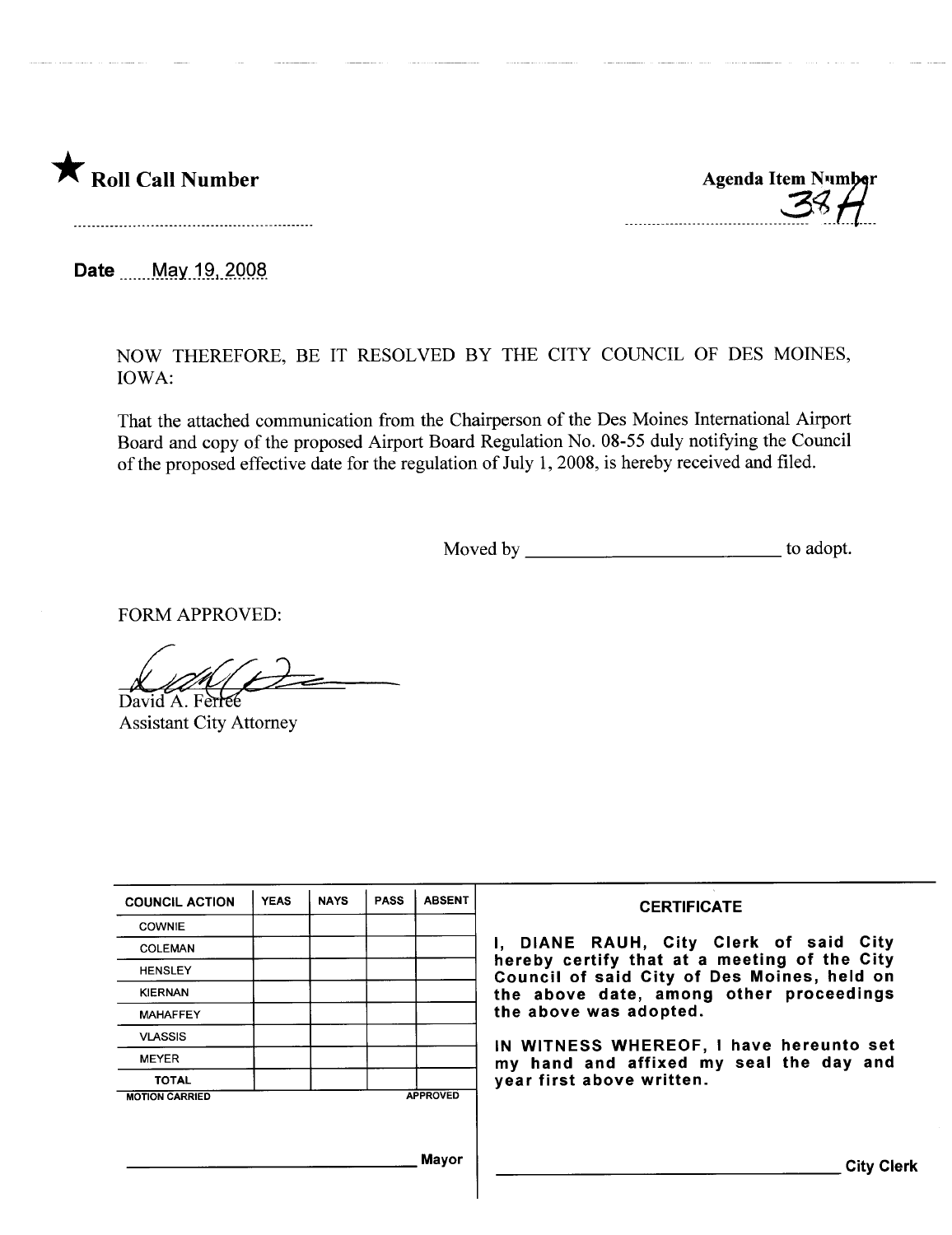**Date** 

Agenda Iter

May  $6, 2008$  Roll Call  $\ddagger$ 

The Honorable Mayor and Members of City Council 400 Robert D. Ray Dr Des Moines, IA 50309

# RE: Proposed Airport Regulation No. 08-55, Rate Changes

Dear Mayor and Members of the City Council:

The City Council created the Airport Board under Chapter 392 of the Iowa Code for the purpose of governing the operation of the Des Moines International Airport. The Council further delegated the Board the power to establish rates and charges for use of the Airport consistent with its responsibility to maintain a positive cash balance in the Airport Enterprise Fund at all times.

At its meeting of April 1, 2008, the Airport Board approved the first reading of a resolution that would adjust several of the Airport's rates and charges. At its meeting of May 6, 2008, the Board conducted a public hearing on the resolution and, after receiving no comments, approved the second reading. The changes being contemplated are as follows:

# Airport Terminal Rental Rates (Section 2-1a) and Landing Fee Rates (Section 2-2b and 2-2c)

Several rates have been adjusted to remain in accordance with the existing Signatory Airline Operating Agreements. These rates are adjusted anually based on anticipated usage, and the approved operating budget for the fiscal year ended June 30, 2009.

The aircraft landing fee rate will decrease by \$0.14 per thousand pounds landed weight (-6%). Passenger apron fees decrease \$0.03 per thousand pounds landed weight (-8%); and cargo apron fees decrease \$0.10 per thousand pounds landed weight  $(-10\%)$ . The basic terminal rental rate will increase by \$5.22 per square foot  $(+14%)$ . Separate equipment and finishing and improvement charges, which are now included in the terminal rental rate, will be eliminated.

# Airport Conference Rooms - Section 2-l(b)

Current Regulations impose different charges for each Airport Terminal conference room. The proposal reduces the daily rate for the Cloud Room by



DES MOINES INTERNATIONAL AIRPORT DEPARTMENT OF AVIATION, ROOM 201 5800 FLEUR DRIVE DES MOINES, IOWA 50321-2854 (515) 256-5100

> ALL-AMERICAN CITY 1949,1976,1981 2003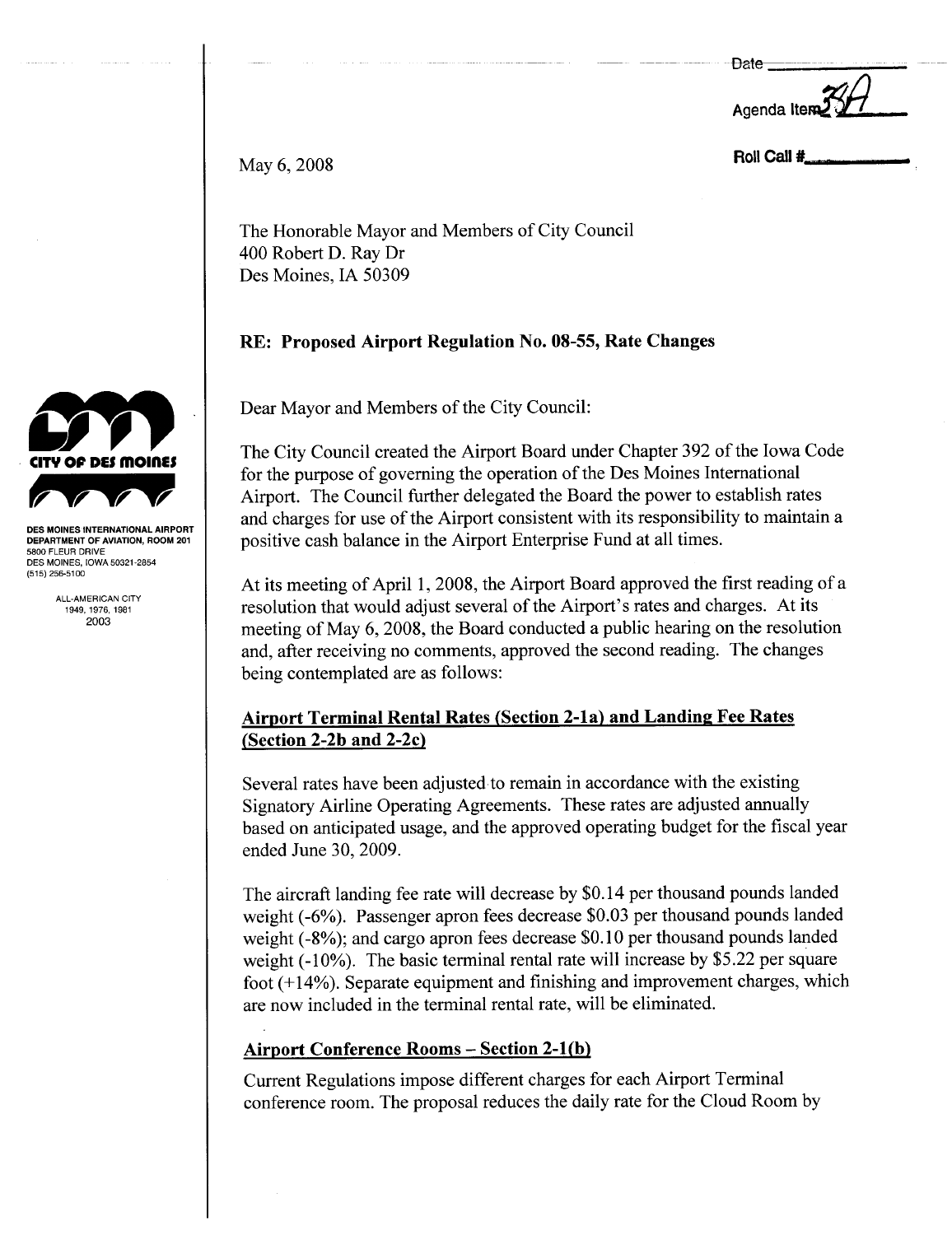### Honorable Mayor and Members of City Council May 6, 2008 Page 2 of 3

\$200 and leaves Conference Room 3 rates unchanged. Charges for the use of all other conference rooms will be standardized at \$25 per hour and \$100 per day. A conference room set up fee has been added.

## Insurance Requirements of Commercial Aircraft Operators - Section 2-2(e) through (j)

The Proposed Regulation updates language to comply with current insurance industry standards and terminology. The required coverage limits are not changed. The indemnity requirement has been rewritten to clarify its provisions and better protect the Airport.

### Holding Room and Loading Bridge Fees -- Section 2-5(c) & (d)

Loading Bridge Use Fees for non-signatory cariers and non-scheduled operations (charters) are deleted from the Airport Regulations.

### Airport Parking Fees -- Section 2-6(a)  $\&$  (b)

To reduce operating costs through the elimination of coin dispensers, economy parking rates will increase from \$.50 per hour to \$1.00 per hour. The daily maximum rates are not changing.

### Airport Security and Access Control Fees -- Section 2-7(a). (b). & (e)

The fee for issuance of an Airport identification card is adjusted from \$20.00 to \$25.00. Other changes clarify when deposits are refunded and forfeited.

### Vehicle Permits – Section 2-7(e) & (f)

These changes clarify and update various insurance requirements for those desiring a permit to operate a vehicle on the airfield.

### Commercial Use Fee -- Section 2-11

The fee for Commercial Use of the Airport has been increased from \$100 to \$500 per day to more accurately reflect market conditions and to better recover Staff costs related to providing support and security when others desire to use the Airport for commercial purposes.

#### Fees for Aviation Personnel. Materials. and Services -- Section 2-19

Labor rates charged for tenants' use of Airport personnel are increased to recover the actual labor and administrative costs of providing those services.

The Airport Board, pursuant to the ordinance regarding its establishment, is required to file any revised Rates and Charges Regulations with the City Clerk and to publish both notice of intent to adopt the Regulation, as well as the time and place of a public hearing. The Airport Board is further required to notify the City Council of the proposed effective date of the Regulation and provide a copy thereof to the City Council for their review and hold a public hearing on the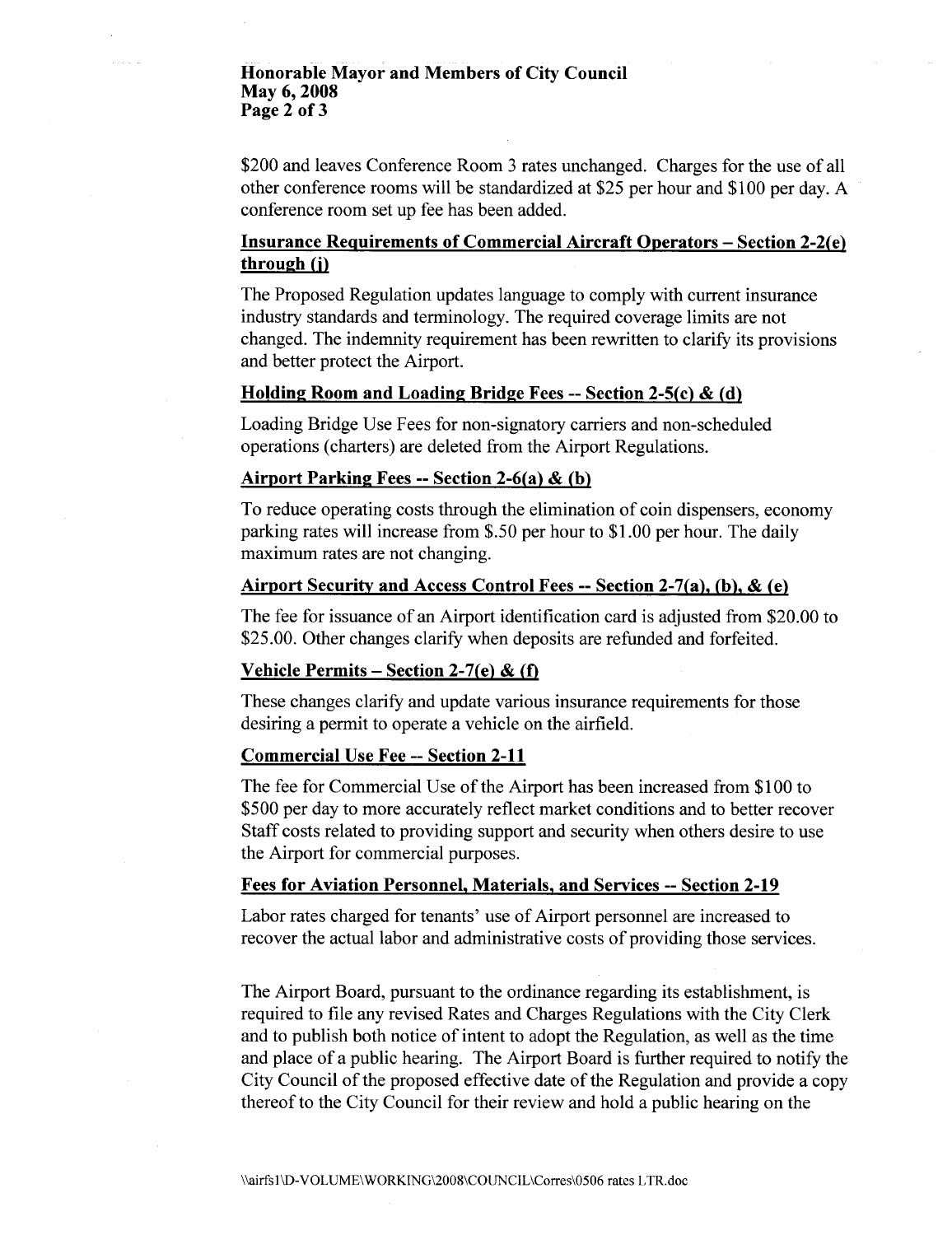### Honorable Mayor and Members of City Council May 6, 2008 Page 3 of 3

proposed Regulation. The Board then must adopt the Regulation by Board Resolution and have the City Clerk publish it prior to its effective date, in this case July 1, 2008. The Airport Board plans to read the regulation for the third and final time at its meeting of June 3, 2008.

The Board herewith submits for City Council information and review, the proposed Regulation pursuant to Section 22.51 of the Municipal Code.

Sincerely,

James E. Erickson **Airport Board Chairperson** 

Enclosure

Richard A. Clark, City Manager cc: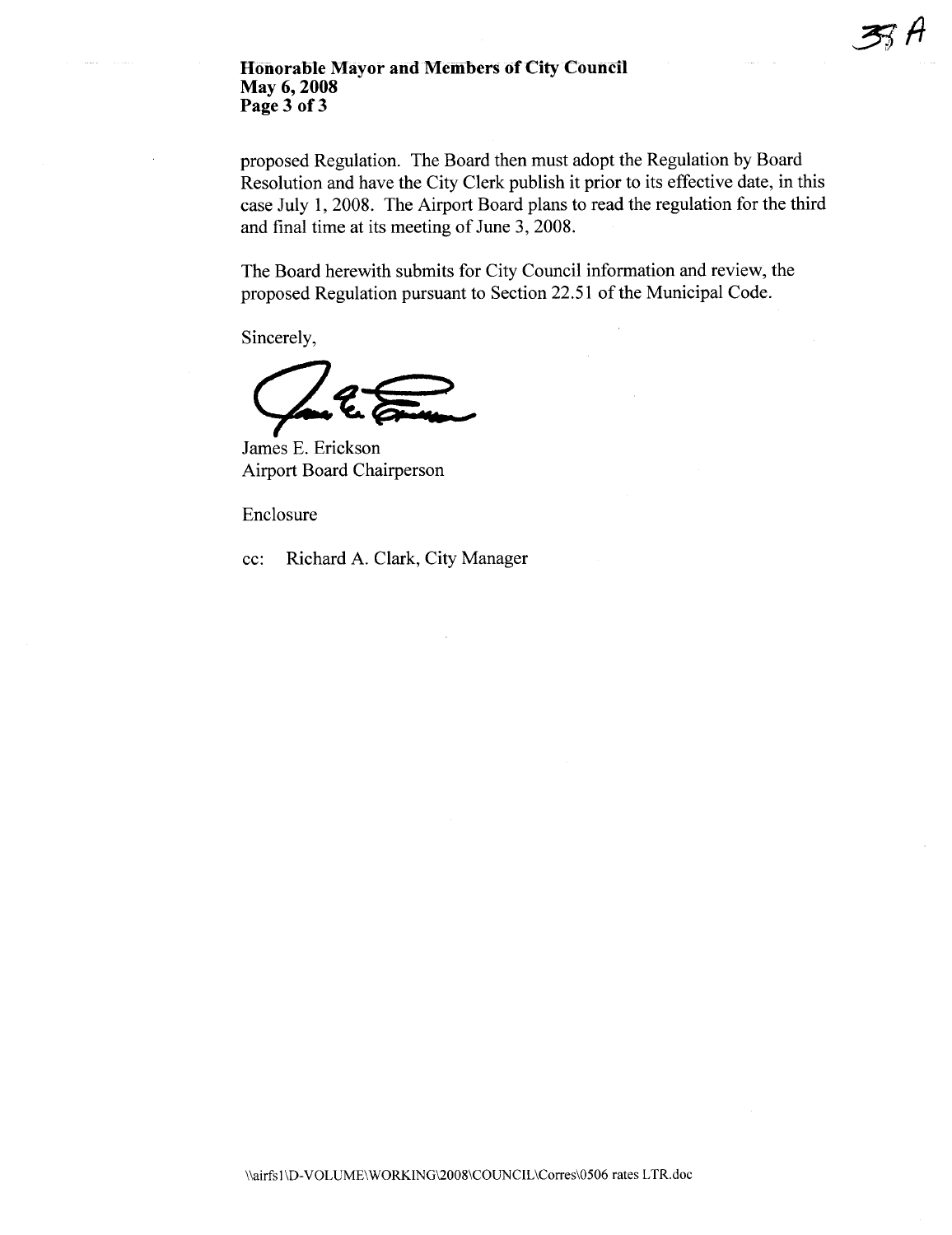# PROPOSED AIRPORT REGULATION NO. 08-55

AN ENACTMENT codifying the Airport Board Regulations of the Des Moines International Airport pursuant to section 22-51 of the Municipal Code of the City of Des Moines, 2000, by amending sections 2-1(a), (b), (e), (f) and (g), 2-2(b) through (j), 2-5(a) and (c) through (h), 2-6(a) and (b), 2-7(a), (b), (e) and (f), 2.11 and 2-19 hereof relating to rates and charges at the Des Moines International Airport.

### **CHAPTER 2.**

# RENTAL CHARGES AND AIRPORT USE FEES

#### $2-1.$ **LAND AND BUILDINGS.**

Unless otherwise specified by separate lease agreement, charges for the use of  $(a)$ terminal building and associated area space by air transportation companies shall be, based upon square footage per annum at a rate of \$41.35, except as noted below as follows:

|                   | <del>Ticket Counters</del>                           | \$37.21 |
|-------------------|------------------------------------------------------|---------|
| (2)               | First Floor Office                                   | \$36.49 |
| $\leftrightarrow$ | Baggage Makeup                                       | \$36.49 |
| (4)               | - Inbound Baggage Area                               | \$37.21 |
| $\leftrightarrow$ | <b>Bag Storage</b>                                   | \$30.71 |
|                   | (6) Concourse Departure Areas                        | \$37.21 |
|                   | $(7)$ (1) Concourse Garage/Storage                   | \$21.00 |
|                   | $(8)(2)$ Concourse Office                            | \$30.00 |
|                   | (9) (3) Concourse Hallways and Restrooms             | \$21.00 |
|                   | (10)(4) Concourse Maintenance Garage                 | \$18.00 |
|                   | (11) Security Sereening                              | \$37.21 |
|                   | (12) Triturator Room                                 | \$30.71 |
|                   | (13) Regional Carrier Holdroom & Access Ramp \$37.21 |         |
|                   | (14) Airline Improvement Charge                      | \$00.57 |
|                   | (15) Curbside Check-In Area                          | \$30.71 |
| $(+6)$            | Concourse Transitional Area                          | \$36.49 |

Unless otherwise specified by separate lease agreement, charges for the use of  $(b)$ terminal building Conference Rooms shall be as follows:

| Room                       | <b>Hourly Rate</b> | Daily Rate          |
|----------------------------|--------------------|---------------------|
| Cloud Room                 | \$100.00           | \$600.00 \$400.00   |
| * Conference Room-         | -30.00             | <del>\$120.00</del> |
| Conference Room 2          | <del>-25.00</del>  |                     |
| Conference Room 3          | 50.00              | <del>\$100.00</del> |
| Conference Room 4          | $$-25.00$          | \$200.00            |
| Conference Room 204        | $-25.00$           | \$100.00            |
| Conference Room 206        | $$-25.00$          | \$100.00            |
| * Board Room               |                    | \$100.00            |
| All other Conference Rooms | $-25.00$           | \$100.00            |
|                            | 25.00              | \$100.00            |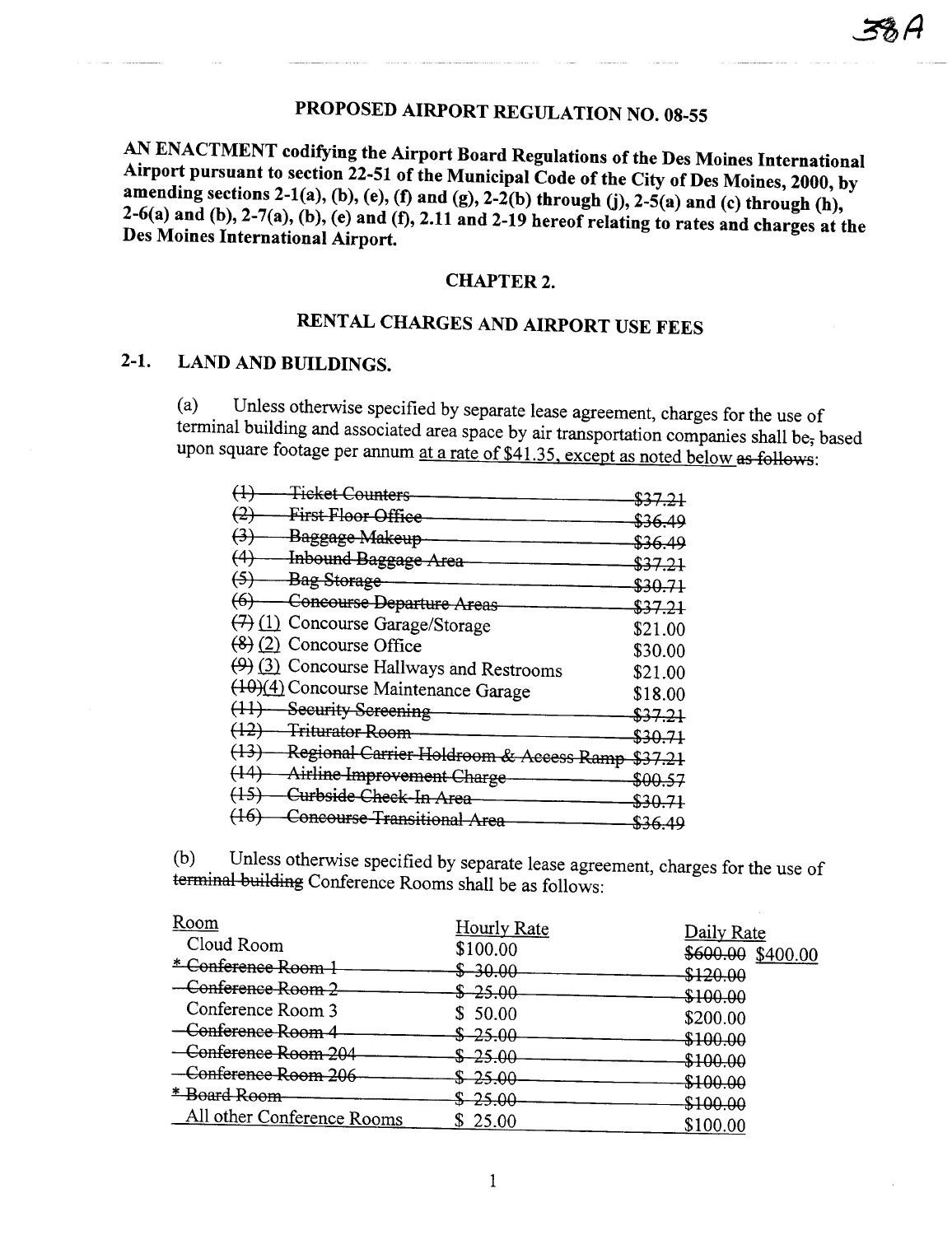\*Note: Conference Room 1 and the Board Room contains Iowa Communications Network (ICN) equipment. Use of the ICN is subject to separate rates pursuant to the Iowa Code and other State of Iowa regulations.

A minimum rental of one hour is required.

The rental rates include basie standard set-up of tables and chairs. room PA system, podium with built-in sound system, podium standard, marker board, easels, flip charts, eraser boards, and use of adjoining kitchenette, depending upon availability.

Charges for additional equipment Additional charges are as follows:

| Overhead / slide projector   | \$15.00               |
|------------------------------|-----------------------|
| TV/VCR combo                 | \$25.00               |
| Flip chart paper pad-        | \$10.00               |
| Conference calling equipment | \$10.00               |
| Dance floor                  | <del>\$50.00</del>    |
| Room set-up fee              | $$45.00 /$ staff hour |
|                              |                       |

The aviation director may also assess a damage/cleanup deposit fee. Aviation director may assess additional charges for set ups that exceed the basic set up confgurations. The aviation director may waive rental rates for functions sponsored by airport terminal tenants or the city depending on the purose of usage. Alcohol is prohibited in the Cloud Room and conference rooms, except for the following permitted events:

(1) Aviation tenant sponsored events.

(2) Events sponsored by a governental entity or business organization when the event is for the promotion of the Des Moines International Airport, airport tenant, aviation or other aviation related purose as determined by the aviation director.

(c) Unless otherwise specified by separate lease agreement, charges for the use of terminal building and associated area space shall be, based upon square footage per anum, as follows:

| (1) | Second/third floor office | \$15.00 |
|-----|---------------------------|---------|
| (2) | Basement office           | \$12.50 |
| (3) | Basement storage          | \$6.25  |
| (4) | Basement tech room        | \$12.50 |

(d) Unless otherwise specified by separate lease agreement, charges for use of air cargo building space shall be \$10.00 per square foot per anum.

( e) ..\irline equipment and finishing charges and airline improyement charges shall be allocated equitably among participating airlines as determined by the ayiation director.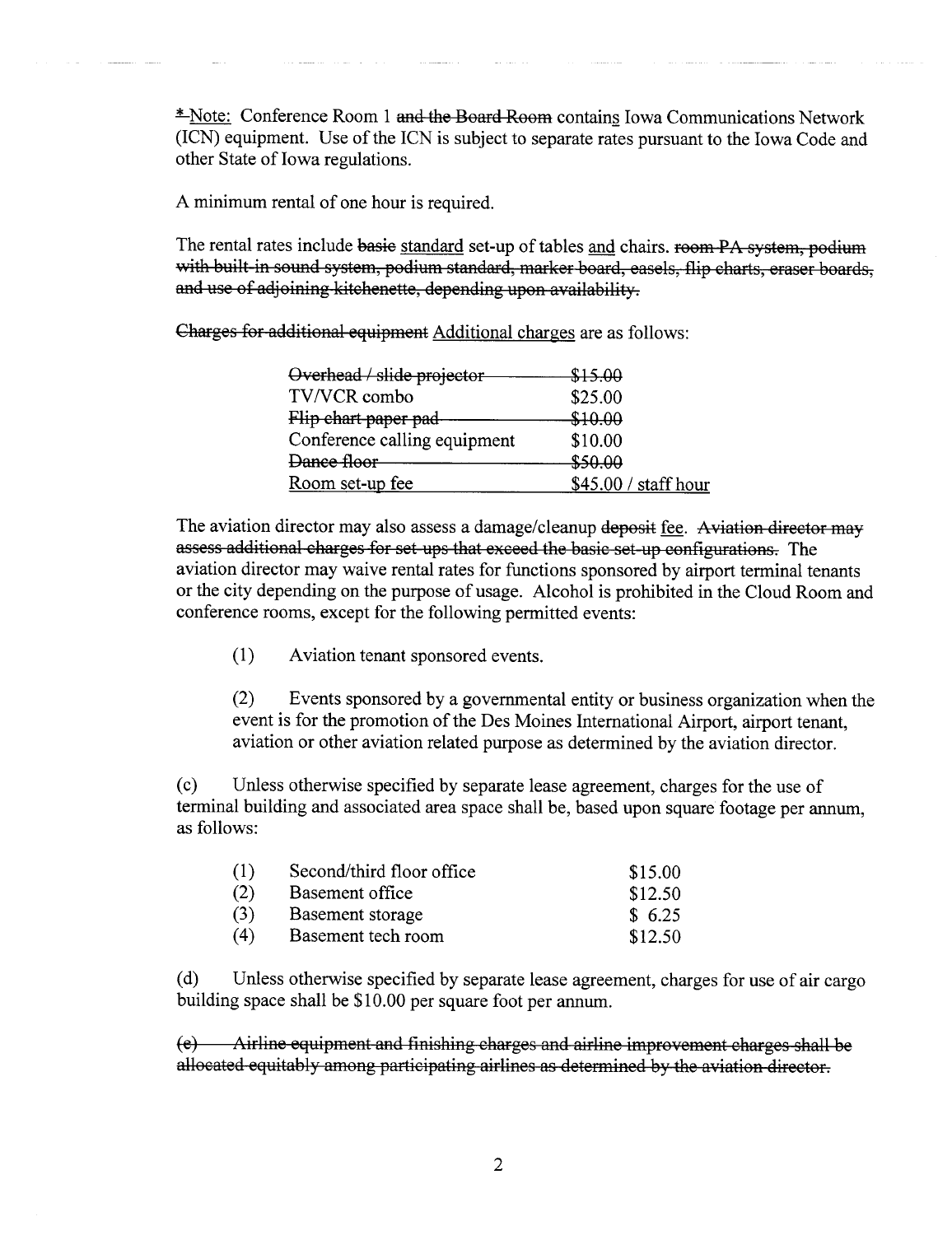$(f)$  (e) The aviation director shall assign and allocate terminal building space and cargo building space as he or she determines necessary. The aviation director shall establish policies and operating procedures not established by ordinance, regulation or airport use agreement.

 $\left(\frac{1}{2}\right)$  The aviation director shall assign and allocate terminal building space and cargo building space as he or she determines necessary. The aviation director shall establish policies and operating procedures not established by ordinance, regulation or airport use agreement.

(07-54) (06-53) (06-52) (05-48) (04-46) (03-40) (02-35) (01-26) (00-22) (99-19) (98-15) (97-14) (96-10) (95-07) (95-06) (95-05) (94-01)

# 2-2. LANDING FEES, INSURANCE AND FEDERAL REQUIREMENTS.

(a) All commercial aircraft operators using the airport shall pay to the city landing fees as prescribed herein, except for those operators which may be exempted from paying such fees in accordance with the provisions of a lease agreement approved by the Des Moines International Airport Board or City CounciL.

(b) For those commercial aircraft operators having a signatory airline agreement with the city, the landing fees shall be calculated in accordance with the Signatory Airline Agreement per 1,000 pounds of Maximum Certified Gross Landing Weight for each landing or \$13.71 \$12.90 for each landing, whichever is greater.

(c) In the absence of a Signatory Airline Agreement, the landing fee shall be  $$3.21$  \$3.01 per 1,000 pounds of Maximum Certified Gross Aircraft Landing Weight (the equivalent of 1.4 times the rate established by the Signatory Airline Agreement per 1,000 pounds of Maximum Certified Gross Aircraft Landing Weight for each landing) or \$19.26 \$18.06 for each landing, whichever is greater.

(d) The Airport Board may, by Airport Board Policy, temporarily discount or waive the landing fees as set out in 2-2(b) and 2-2(c) above as a promotional incentive for airlines meeting the requirements of the Airport Board Policy established in accordance with federal law and regulation.

(e) All commercial aircraft operators shall, prior to commencement of operations, provide the aviation director with certificates of insurance or certified copies of insurance policies indicating that insurance coverage as follows has been provided: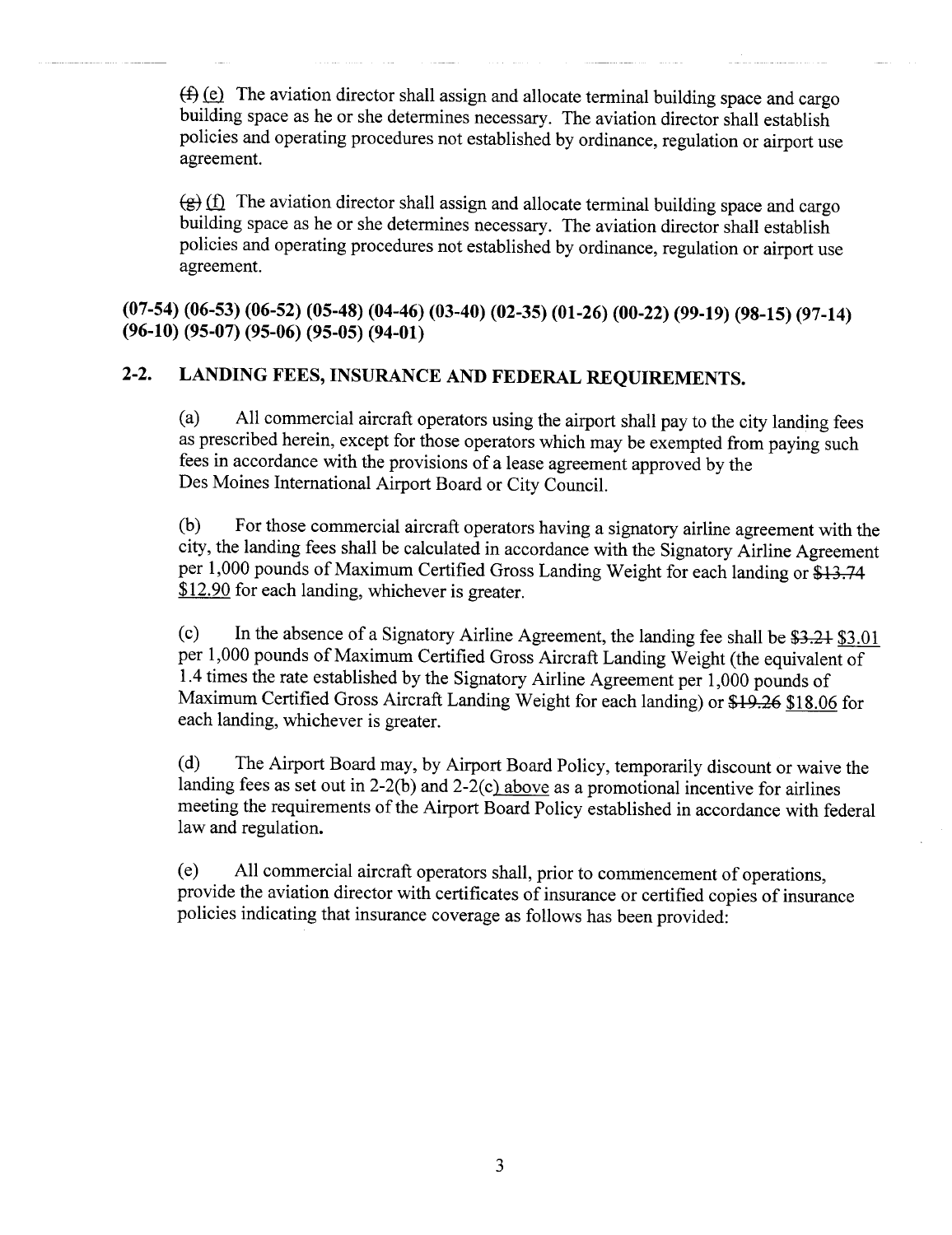(1) The commercial aircraft operator shall purchase and maintain insurance to protect the commercial aircraft operator and the city throughout the duration of the commercial aircraft operator's operations. Said insurance shall be provided by insurance companies, "admitted" and "nonadmitted" to do business in the State of Iowa, that have no less than an A.M. Best Rating of "B", or have a recognized reputation satisfactory to city. All policies shall be written on a per occurence basis, not a claims-made basis, and in form and amounts and with companies satisfactory to city. Certificates of Insurance confirming adequate insurance coverage shall be submitted to city prior to agreement execution or commencement of work and/or services.

(2) Commercial General Liability Insurance for non-aviation operations otherwise not covered by its Aircraft Liability policy, city requires that commercial aircraft operator shall provide Commercial General Liability coverage written on a per occurence basis with limits of liability not less than \$1,000,000 per occurence and \$2,000,000 aggregate combined single limit, Personal Injury, Bodily Injury and Property Damage. Coverage shall include the following extensions: (a) Contractual Liability, (b) Premises and Operations, (c) Products and Completed Operations, (d) Independent Contractors Coverage, (e) Personal and Advertising Injury and (f) deletion of Explosive, Collapse and Underground (XCU), where applicable. Coverage shall be no less comprehensive and no more restrictive than the coverage provided by a standard form Commercial General Liability Policy (ISO CG 0001. Bà  $07/98$  with standard exclusions "a" through "o" or any subsequent ISO equivalent or a non-ISO equivalent form). Any additional exclusions shall be clearly identified on submitted with the Certificate of Insurance and shall be subject to the review and approval of city. The policy shall be endorsed to provide an Aggregate Per Location Endorsement.

(3) Automobile liability policy with limits of liability of not less than \$1,000,000 per occurrence combined single limit including Bodily Injury and Property Damage. Coverage shall include all owned vehicles, all non-owned vehicles, and all hired vehicles. If commercial aircraft operator does not own any vehicles, coverage is required on non-owned and hired vehicles.

(4) Worker's Compensation Insurance, including *Employer's Liability Coverage*, in accordance with all applicable statutes of the State of Iowa. The coverage limits shall include \$500,000 each accident for Bodily Injury by Accident, \$500,000 each accident for Bodily Injury by Disease, and \$500,000 policy limit for Bodily Injury by Disease. This requirement is waived if, under the law as stated in Chapter 85 of the Code of Iowa, the commercial aircraft operator is not required to cary such coverage.

(5) Aircraft Liability Insurance: Commercial aircraft operator shall procure and maintain Aircraft Liability Insurance, or its airline industry equivalent, in a policy form customarily carried at the time by United States based regional and major airlines, whichever applies, with limits not less than those indicated in the following schedule: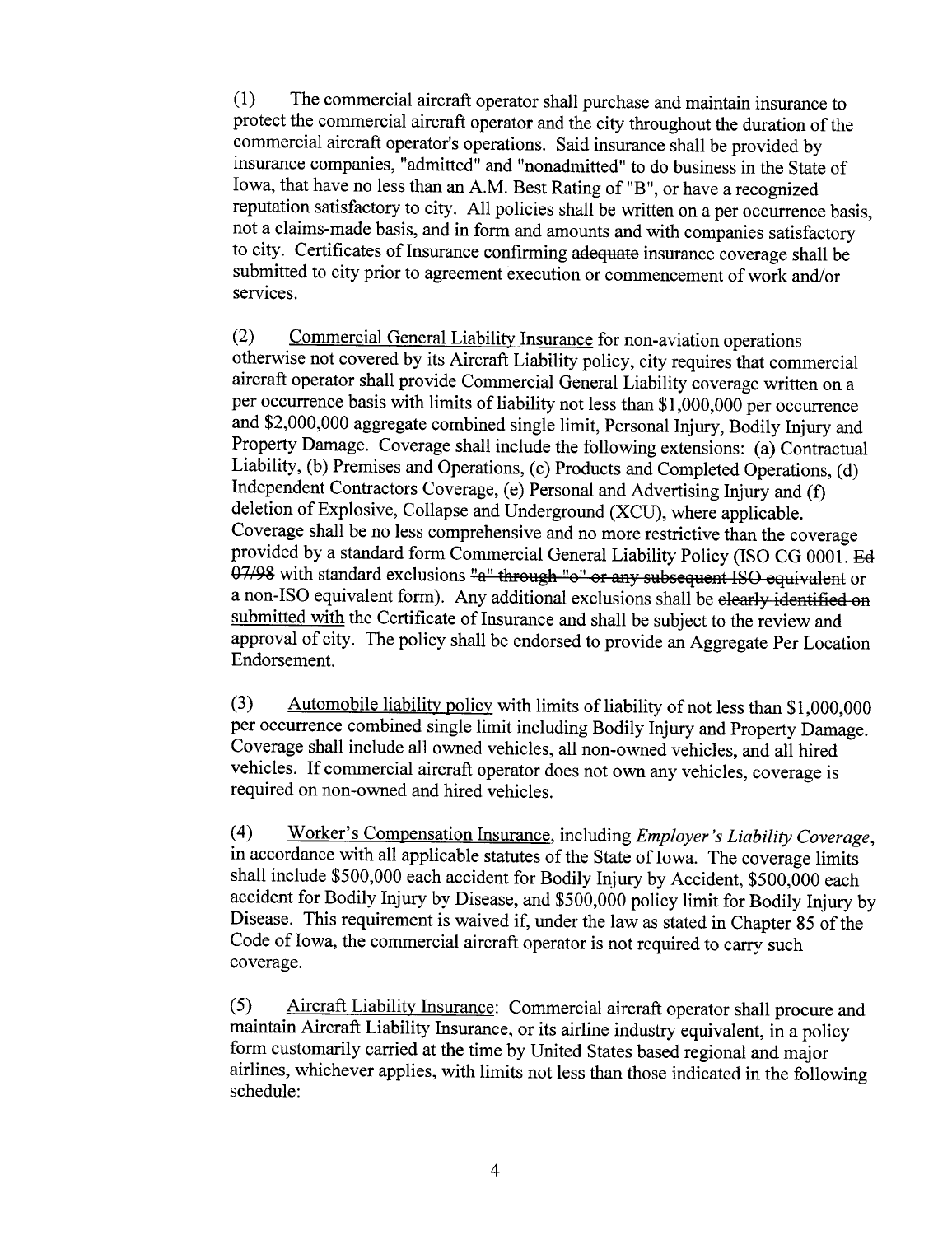a) Aircraft Only Carrying Passengers:

| Limits of Liability |  |  |
|---------------------|--|--|
| \$250,000,000       |  |  |
| 150,000,000         |  |  |
| 50,000,000          |  |  |
| 20,000,000          |  |  |
| 10,000,000          |  |  |
| 5,000,000           |  |  |
|                     |  |  |

b) Aircraft Only Carrying Property, Cargo and/or Mail:

Gross Landing Weight Limits of Liability

500,000 lbs. Plus 200,000 to 499,000 100,000 to 199,000 40,000 to 99,000 20,000 to 39,000 10,000 to 19,000 9,999 or Less \$100,000,000 50,000,000 30,000,000 15,000,000 10,000,000 5,000,000 1,000,000

c) Aircraft Carrying a Combination of Passengers and Property, Cargo and/or Mail:

Limits of liability shall be the same as for aircraft only carrying passengers.

d) Turbo-Prop and Reciprocating Prop Aircraft Used For Training and Rental:

Limits of liability shall not be less than \$1,000,000 per occurrence and in the aggregate with sub-limits of not less than \$100,000 per seat.

A list of all exclusions not considered "standard and customary" to the form of policy customarily carried at the time by United States based regional and major airlines, whichever applies, shall be attached to submitted with the certificate. Any aggregates not being the type nor having similar coverage as is customarily carried at the time by United States based regional or major airline carriers, whichever applies, shall also be indicated on the Certificate of Insurance.

(6) Umbrella/Excess Insurance: The General Liability (Non-aviation operations) and Automobile Liability Insurance requirements above may be satisfied with a combination of primary and Umbrella/Excess Insurance. The Umbrella/Excess Insurance shall also be written on a per occurrence basis. If the Umbrella/Excess Insurance policy does not follow the same form as the primary policies, it and shall include the same endorsements as required of the primary policy(ies).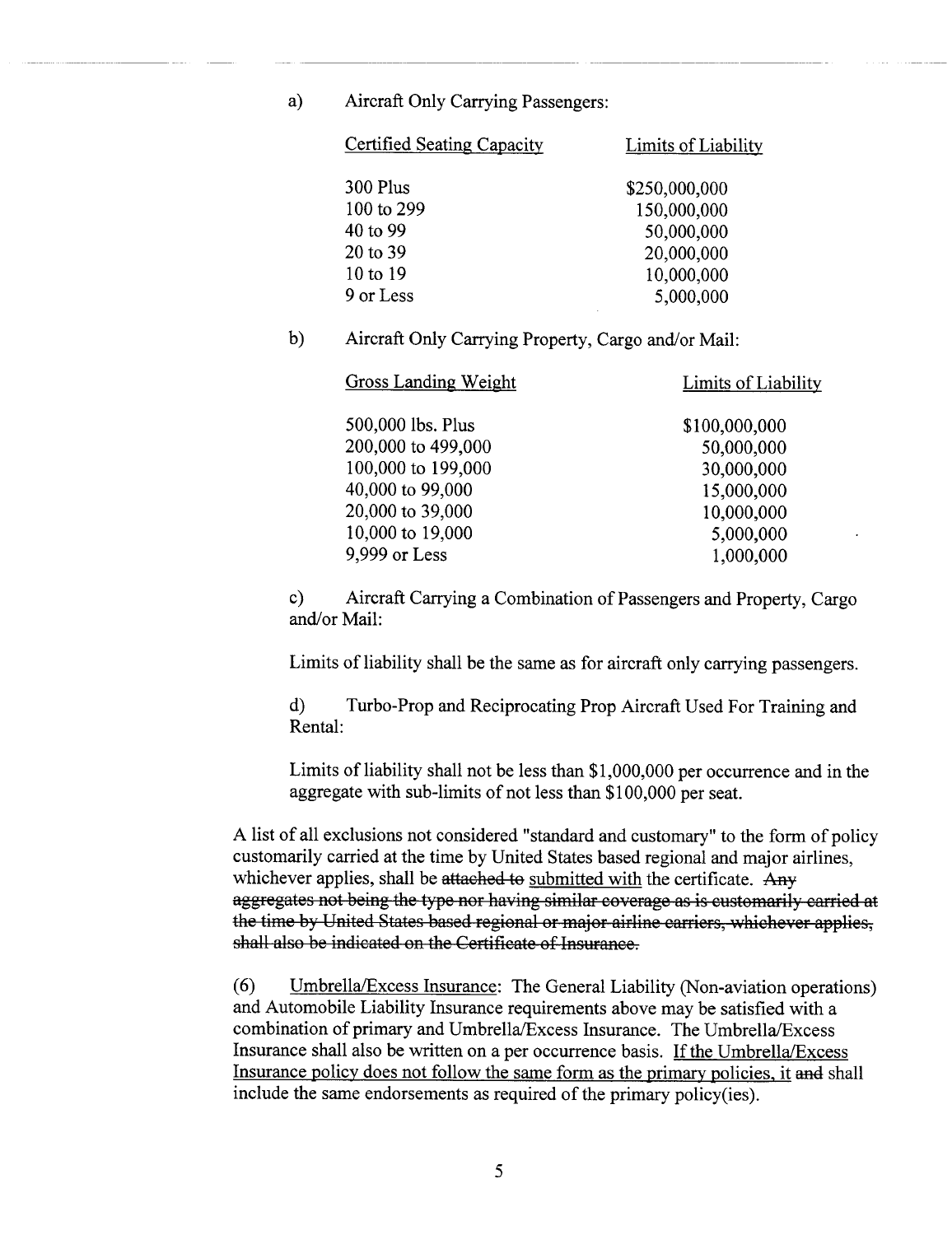(7) Property Insurance: Commercial aircraft operator shall procure and maintain Property Insurance in a form at least as broad as the stadard Insurance Services Office special cause of loss form covering all structural or other improvements installed by commercial aircraft operator in the premises, and all fixtues, furnishings, equipment and decoration kept, furnished or installed by Airline. City shall be responsible for providing property insurance on the structural shell of the Leased Premises.

(8) Subcontractors: Commercial aircraft operator shall require that any of its agents and subcontractors who perform work and/or services for commercial aircraft operator pursuant to the provisions of this Agreement meet the same insurance requirements as are required of commercial aircraft operator. The indemnification and insurance provided by commercial aircraft operator, when required by the airport, shall also extend to and apply to those whom the commercial aircraft operator permits to enter the secured side of the airport for the purpose of providing services to the commercial aircraft operator.

(9) Additional Insured And Governental Immunity: Except for Workers Compensation, the insurance policies providing the coverages specified in Paragraphs (2), (3), (5) and (6) above shall include the city's Additional Insured and Governental Immunities Endorsements. Copies of the endorsements shall be provided as part of any agreement between the commercial aircraft operator and the city. The city shall have no liability for any premiums charged for such coverage, and the inclusion of the city as an Additional Insured is not intended to, and shall not make, the city a parner or joint venturer with commercial aircraft operator in its operations at the airport.

(10) Cancellation Or Material Change Notice: The insurance policies providing the coverages specified in (2) through (6) above shall include city's Cancellation and Material Change Endorsement. A copy of this endorsement shall be provided as part of any agreement between the commercial aircraft operator and the city.

 $(11)$  Proof of Insurance: The commercial aircraft operator shall provide to the City a Certificate(s) of Insurance evidencing all required insurance coverage as provided in 1 through 7 and 9 and 10 above utilizing the latest version of the ACORD form or other such a Certificate of Insurance form that is acceptable to city. The Certificate(s) of Insurance shall specify under "Description of Operations/ Locations/Vehicle/ Special Items":  $\overline{(4)}$  (a) the title of the Agreement, and  $\overline{(2)}$  (b) the following statement, "As required by contract or agreement. Where Required the City of Des Moines Additional Insured, Governmental Immunities, and Cancellation and Material Change endorsements have been applied to the above insurance policies included as per the attached." These endorsements shall be attached to the Certificate(s) of Insurance so as to evidence their inclusion in the coverages required.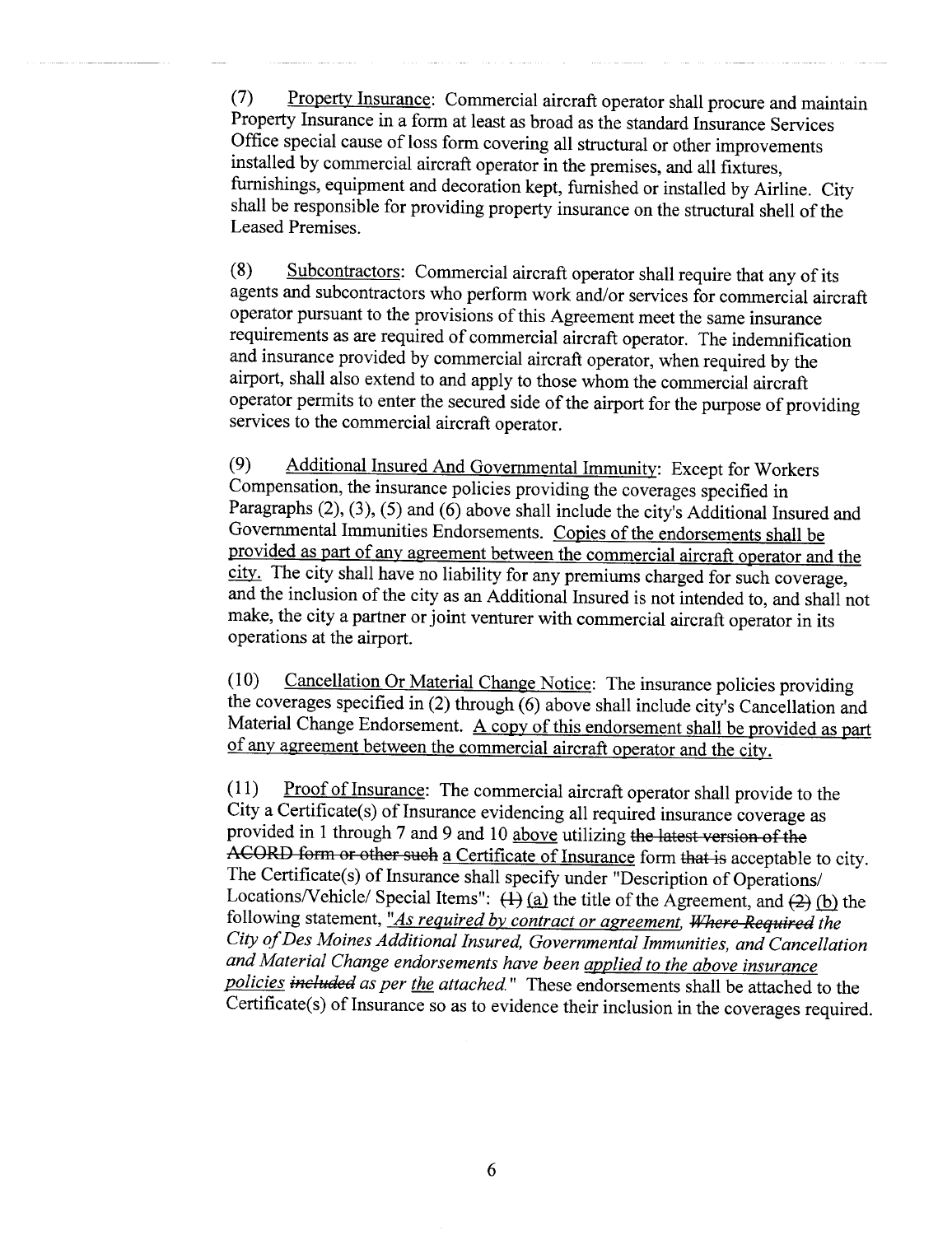(12) Changes in Coverage Limits: If the aviation director, in consultation with the City's Risk Management Office, determines that the limits of coverage are insufficient, the city shall provide commercial aircraft operator with sixty (60) days written notice of any required changes. Commercial aircraft operator shall submit to the aviation director new Certificate( s) of Insurance indicating that the required changes have been effected. Said certificates shall be submitted to the aviation director prior to the expiration of the sixty (60) day notification period.

### (13) Other Insurance Requirements:

a) Commercial aircraft operator shall be required to indemnify and hold harmless the city to the fullest extent permitted by law and include City's Indemnification provision in agreements executed between commercial aireraft operator and city.

b) The city, its agents or employees, shall not in any event be liable for any acts or omissions of the commercial aircraft operator, or its agents, servants, invitees, employees, or independent contractors, or for any condition resulting from the operations or activities of the commereial aircraft operator on the airport, and shall be required to include the city's Non Liability Provision in any agreement between the city and the commercial aircraft operator.

 $(f)$   $\longrightarrow$  All aircraft operators shall comply with all the requirements, regulations and directives of the Federal Aviation Administration and any and all other applicable laws, rules, regulations and directives of federal, state and local governments and agencies. All aireraft operator agreements shall inelude all proyisions as required by the Federal Ayiation Administration.

 $(g)$  ... An aircraft operator not having a lease with the city shall not sublease or assign any city owned facilities.

(h) By the use of the airport facilities, all aircraft operators shall be deemed to have agreed to fully indemnify, defend and hold harmless the city from and against all claims and actions based upon or arising out of damages, injury or death of persons or property caused by or arising out of the operations of the aircraft operator at or about the airport.

 $(i)$  ... An aircraft operator may not sublease or assign any space or rights at or about the airport for an amount greater than that the aircraft operator is required to pay by lease or agreement with the city or by regulation plus 15 percent thereof or administrative fees.

(f) Commercial aircraft operator shall be required to indemnify, defend, pay on behalf of and hold harmless the city to the fullest extent permitted by law and shall include the following indemnification provision in agreements executed between commercial aircraft operator and city: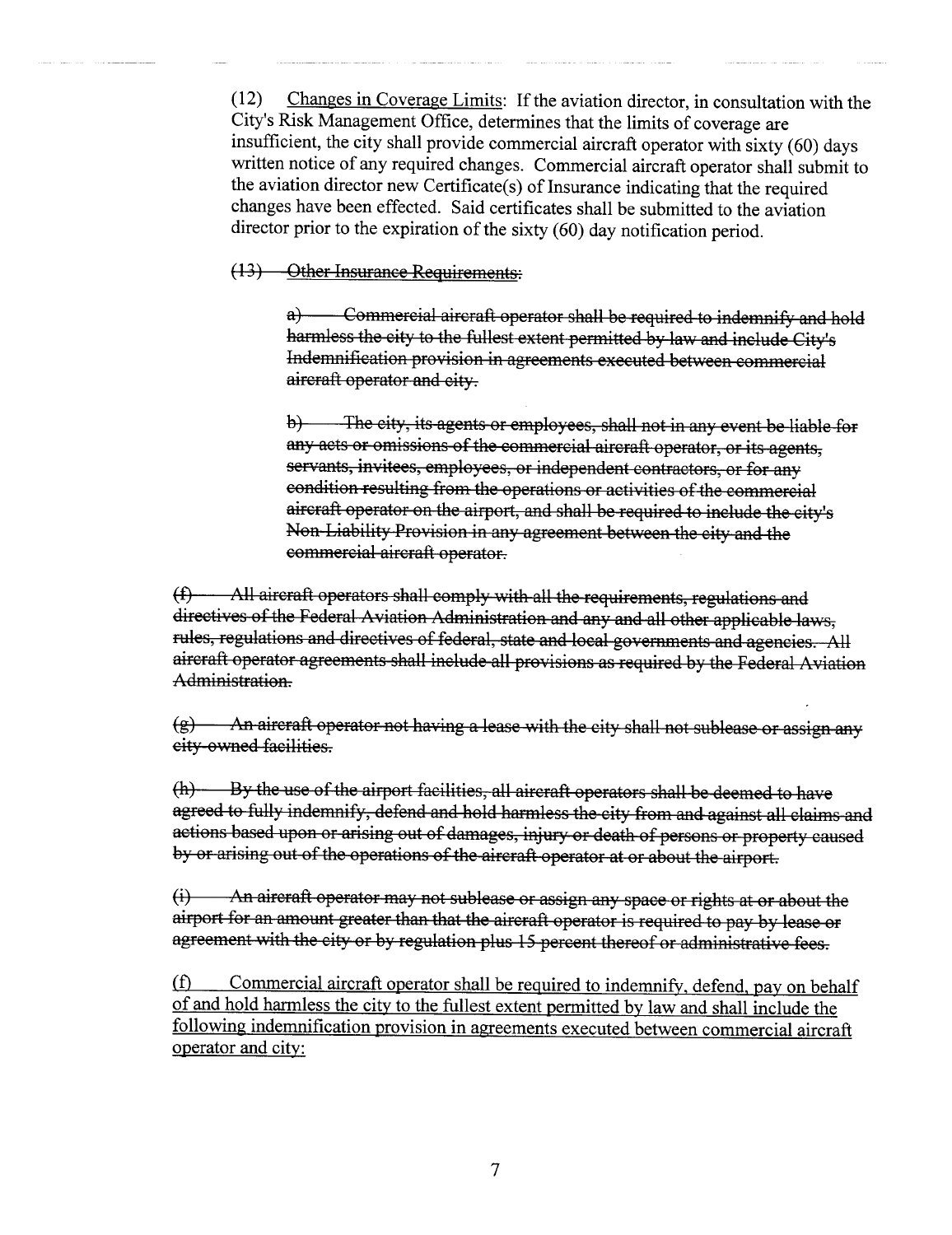(1) For purposes of this provision, city shall mean the City of Des Moines, Iowa, its elected and appointed officials, employees, volunteers and others working on behalf of the City of Des Moines, Iowa.

(2) To the fullest extent permitted by law, Airline agrees to defend, pay on behalf of, indemnify, and hold harmless the city against any and all claims, demands, suits, damages or losses, together with any and all outlay and expense connected therewith, including but not limited to, attorneys' fees and court costs, that may be asserted or claimed against, recovered from or suffered by the city by reason of any injury or loss, including, but not limited to, personal injury, including bodily injury or death, property damage, including loss of use thereof, and economic damages arising out of or in any way connected or associated with Airline's use or occupancy of city property.

(3) Airline's obligation to indemnify the city contained in this Agreement is not limited by the amount or type of damages, compensation or benefits payable under any workers' compensation acts, disability benefit acts, or other employee benefit acts.

(4) The city shall not be liable or in any way responsible for any injury, damages, liability, claim, loss or expense incurred by Airline, its officers, employees, subcontractors, and others affliated with Airline, arising out of or in any way connected or associated with Airline's use or occupancy of city property, except for and to the extent caused by the negligence of the city.

(5) Airline expressly assumes full responsibility for any and all damages to city property arising out of or in any way connected or associated with Airline's use or occupancy of city property including, but not limited to, the activities of Airline, its officers, employees, subcontractors, and other affiliated with Airline.

(6) Airline shall ensure that its activities on city property will be performed and supervised by adequately trained and qualified personnel and Airline will observe, and cause its officers, employees, subcontractors and others affiliated with Airline to observe all applicable safety rules.

(g) The city, its agents or employees, shall not in any event be liable for any acts or omissions of the commercial aircraft operator, or its agents, servants, invitees, employees, or independent contractors, or for any condition resulting from the operations or activities of the commercial aircraft operator on the airport, and shall be required to include the city's Non-Liability Provision in any agreement between the city and the commercial aircraft operator.

(h) All aircraft operators shall comply with all the requirements, regulations and directives of the Federal Aviation Administration and any and all other applicable laws, rules, regulations and directives of federal, state and local governments and agencies. All aircraft operator agreements shall include all provisions as required by the Federal Aviation Administration.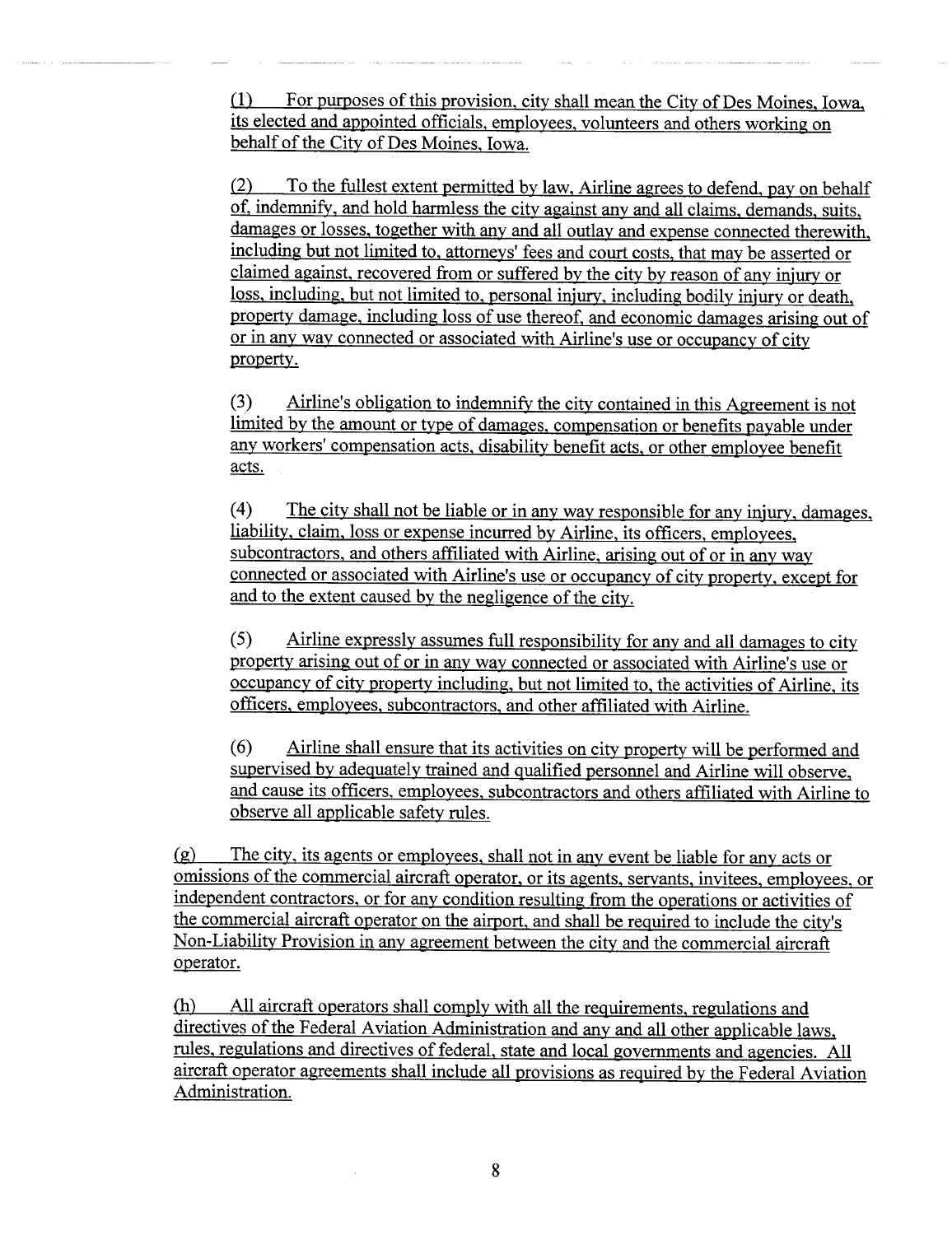$(i)$  An aircraft operator not having a lease with the city shall not sublease or assign any city-owned facilities.

(j) By the use of the airport facilities, all aircraft operators shall be deemed to have agreed to fully indemnify, defend, pay on behalf of and hold harmless the city from and against all claims and actions based upon or arising out of damages, injury or death of persons or property caused by or arising out of the operations of the aircraft operator at or about the airport.

(07-54) (06-52) (05-48) (04-46) (03-40) (02-35) (01-28) (01-26) (00-22) (99-20) (99-19) (98-15) (97-14) (96-10) (95-07) (95-06) (94-01)

## 2-5. AIRPORT USE FEES.

Unless otherwise specified by a separate lease or other agreement, the city shall charge and receive airport use fees for services and facilities used by commercial aircraft operators as follows:

(a) An apron use fee:

(1 ) for each aircraft parked on the passenger terminal apron area shall be at a rate of  $$0.37$   $$0.34$  per 1,000 pounds of gross certificated landed weight per day;

(2) for each aircraft parked on the cargo apron area shall be at a rate of  $$1.00$ \$0.90 per 1,000 pounds of gross certificated landed weight per day.

(b) A parking fee for each aircraft parking outside of leased areas for each 24-hour period or fraction thereof, after the first eight hours at the following rates:

|     |                             | Terminal& Cargo | Other   |
|-----|-----------------------------|-----------------|---------|
| (1) | Aircraft Size               | Apron           | Areas   |
|     | Aircraft over 160,000 lbs   |                 |         |
|     | <b>GCLW</b>                 | \$110.00        | \$75.00 |
|     | Aircraft between 70,000 and |                 |         |
|     | 160,000 lbs GCLW            | \$100.00        | \$65.00 |
|     | Aircraft under 70,000 lbs   |                 |         |
|     | <b>GCLW</b>                 | 90.00           | \$55.00 |
|     |                             |                 |         |

\* GCL W = Maximum Gross Certificated Landed Weight

(2) Commercial aircraft operators who do not have a lease agreement with the city shall pay at the rate of 1.4 times the above amounts.

(c) The holding room fee for each use of a holding room, not assigned to an airport tenant, to process and enplane passengers and/or deplane passengers is \$85.00. Any user of a holding room with a city-owned passenger loading bridge will also be required to pay the passenger loading bridge use fee as outlined in 2.5(d).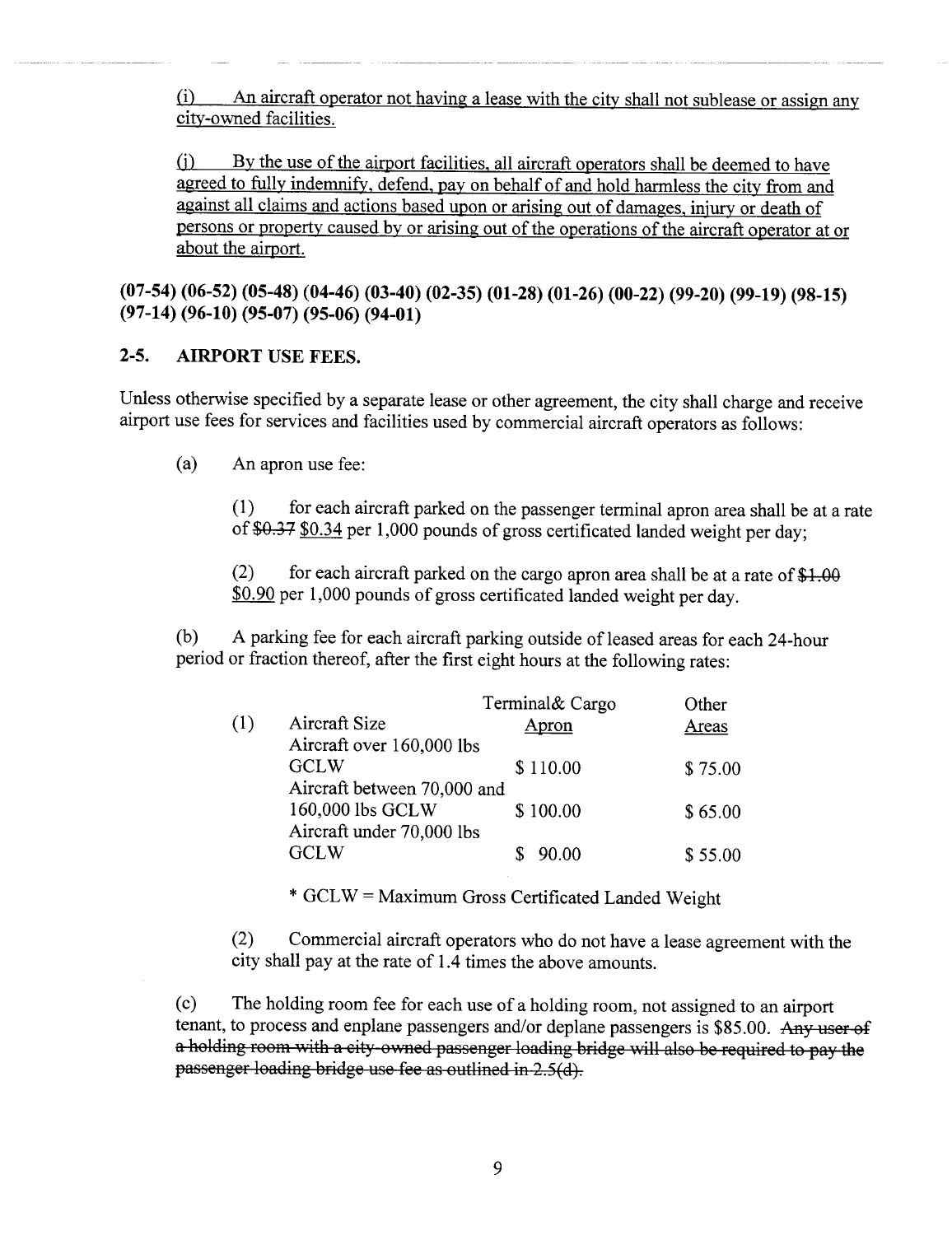$(d)$   $\longrightarrow$  A passenger loading bridge use fee for each usage of a holding room with a cityowned passenger loading bridge at the rate of \$100.00 per occurrence.

 $\overline{(e)}$  (d) A security fee for the use of the terminal building to process enplaned passengers at the following rates:

(1) for an aircraft of greater than 160,000 pounds maximum certificated gross landing weight not using the airport on a regularly scheduled basis: \$300.00 per occurrence;

(2) for an aircraft between 75,000 and 160,000 pounds maximum certificated gross landing weight not using the airport on a regularly scheduled basis: \$200.00 per occurrence;

(3) for an aircraft of less than 75,000 pounds maximum certificated landed weight not using the airport on a regularly scheduled basis: \$100.00 per occurrence.

 $(f)$  (e) A baggage handling equipment use fee for each use of the inbound or outbound baggage handling equipment at the following rates:

(1) for an aircraft of greater than 160,000 pounds maximum certificated gross landing weight: \$150.00 per occurrence;

(2) for an aircraft of 160,000 pounds or less maximum certificated gross landing weight: \$100.00 per occurrence;

 $\left(\frac{g}{g}\right)(f)$  A lavatory serving fee for each use of the lavatory disposal facility and equipment shall be \$50.00.

 $(h)$  (g) A ticket counter use fee for each usage of a passenger ticket counter at the rate of \$100.00 per occurrence.

(07-54) (05-49) (05-48) (04-46) (03-40) (00-22) (99-21) (99-19) (98-15) (95-07)

### 2-6. AIRPORT PARKING FEES.

(a) Unless otherwise specified by a separate lease or other agreement, the city shall charge and receive parking fees for vehicles parking at the airport as follows:

| <b>Short Term Parking:</b>                    | \$1.00 per half-hour or fraction thereof to a maximum of<br>\$20.00 for each 24-hour period.  |
|-----------------------------------------------|-----------------------------------------------------------------------------------------------|
| Long Term Parking:                            | \$2.00 per hour or fraction thereof to a maximum of \$9.00 for<br>each 24-hour period.        |
| Economy Parking One:<br>(West of Fleur Drive) | \$0.50 \$1.00 per hour or fraction thereof to a maximum of<br>\$5.00 for each 24-hour period. |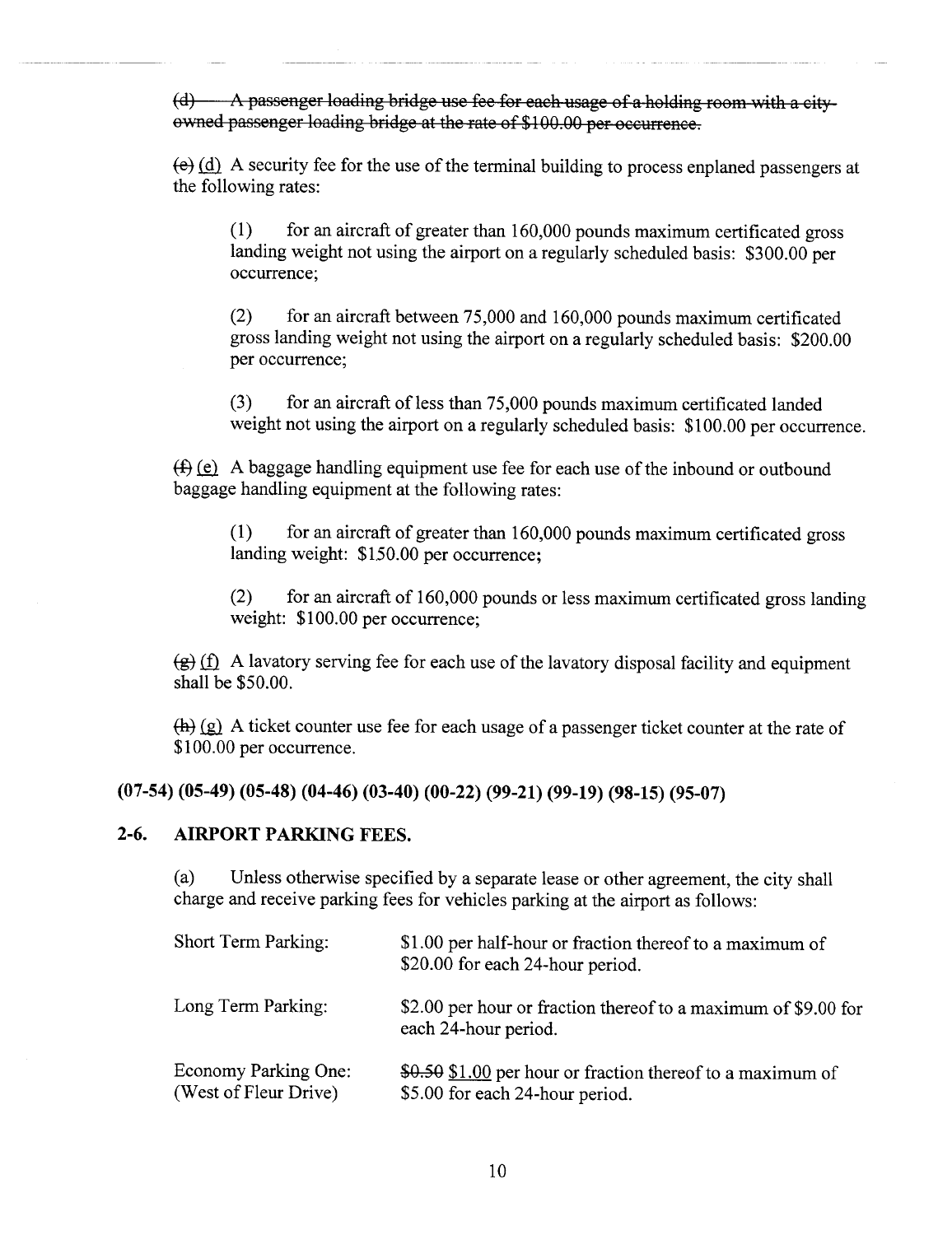| Airport Two, Economy<br>Parking: (East of Fleur<br>Drive)          | \$0.50 \$1.00 per hour or fraction thereof to a maximum of<br>\$4.00 for each 24-hour period.                                                                                                                                                                                                                                                                                                                                                                           |
|--------------------------------------------------------------------|-------------------------------------------------------------------------------------------------------------------------------------------------------------------------------------------------------------------------------------------------------------------------------------------------------------------------------------------------------------------------------------------------------------------------------------------------------------------------|
| Overflow Parking:<br>(Areas as designated<br>by Aviation Director) | \$15.00 charge at point of entry per vehicle with free flow<br>exit.                                                                                                                                                                                                                                                                                                                                                                                                    |
| <b>Employee Parking:</b>                                           | Tenant employees with offices or places of business on the<br>airport, who do not have leased vehicle parking areas, shall be<br>permitted to park within a vehicle parking lot assigned by the<br>aviation director for a fee of \$17.00 per month.                                                                                                                                                                                                                    |
| Semi-Truck Trailer<br>Parking:                                     | Airport tenant-owned or operated semi-truck trailers shall be<br>permitted to park within a parking area assigned by the<br>aviation director for a fee of \$25.00 per month per vehicle.                                                                                                                                                                                                                                                                               |
| <b>Aircraft Crew Parking:</b>                                      | Aircraft crew of air transportation companies shall be<br>permitted to park within a vehicle parking lot assigned by the<br>aviation director for a fee of \$30.00 per month.                                                                                                                                                                                                                                                                                           |
| Oversized Vehicle Parking:                                         | All oversized vehicles, defined as a vehicle unable to park<br>within the limits of one (1) parking space, are required to park<br>in the lot designated as Economy Parking Two (East of Fleur<br>Drive), and pay the corresponding daily rate, unless authorized<br>to park in another lot by the aviation director.                                                                                                                                                   |
| Lost Ticket Fee:                                                   | For the "Short-Term", "Long-Term", and "Economy Parking<br>One" parking areas, the lost ticket fee will be calculated using<br>the number of days of which the patron's vehicle was included<br>in the nightly license plate inventory. The maximum daily<br>rate shall apply to both the date of entry and the date of exit as<br>well. For those patrons not on the overnight inventory, the<br>charge shall be for one day at that facility's maximum daily<br>rate. |
|                                                                    | For the "Economy Parking Two" parking area, the lost ticket<br>fee shall be a flat fee of \$25.00.                                                                                                                                                                                                                                                                                                                                                                      |
| Unpaid Invoice Fee:                                                | A \$25.00 fee added to total parking charge if payment in full<br>was not collected when customer exited the parking facility,<br>added if payment is not received within five (5) business days.                                                                                                                                                                                                                                                                       |

(b) The Airport Board may, by Airport Board Policy, waive the parking fees as set out in 2-6(a) above for those persons meeting the requirements of the Airport Board Policy.